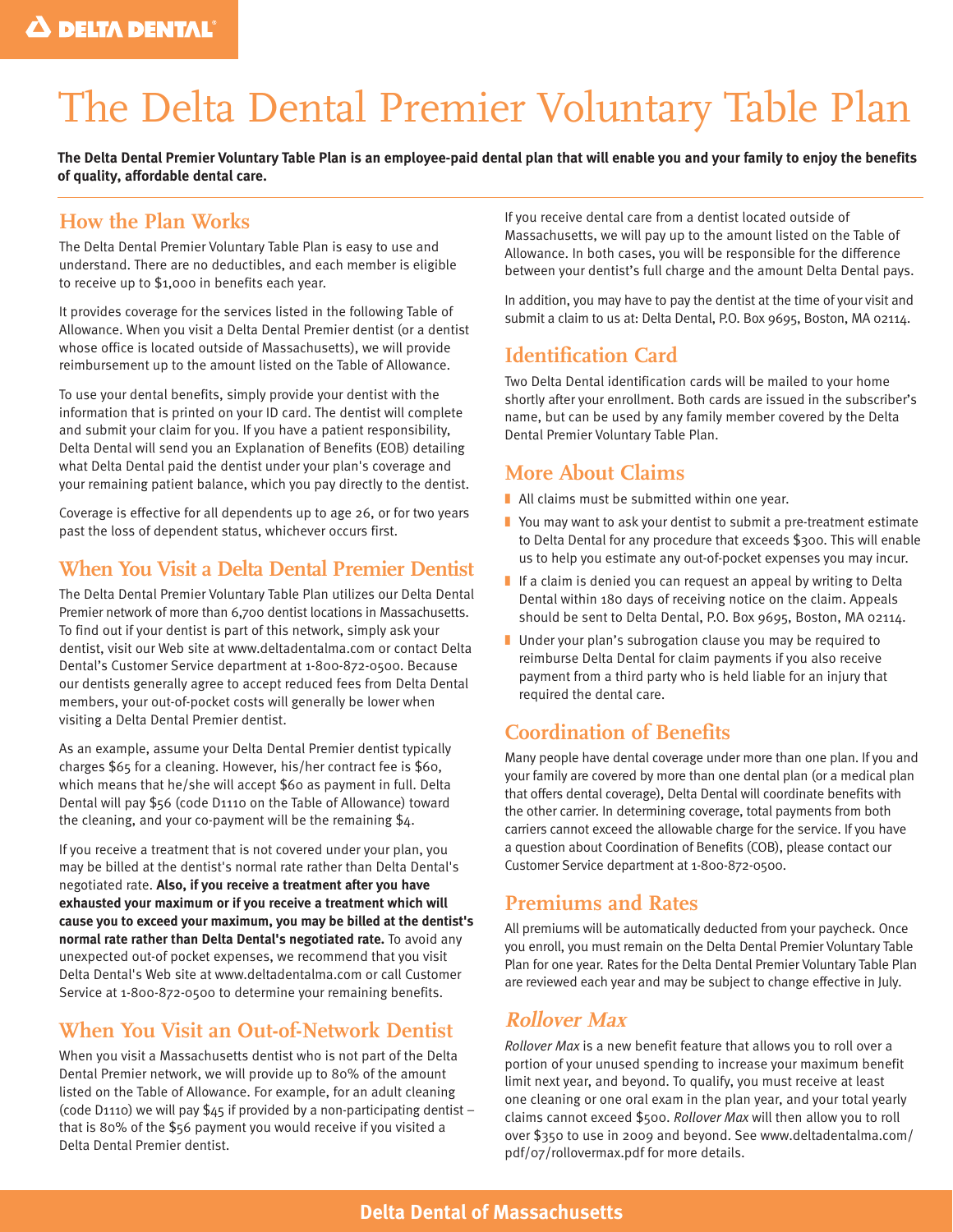**The following is a complete list of the procedures covered under the Delta Dental Premier Voluntary Table Plan. The amounts listed are the maximum amounts Delta Dental will pay for these procedures.**

## **Delta Dental Premier Voluntary Table Plan**

## Table of Allowance

### **DIAGNOSTIC SERVICES**

| Do120                                                                                         | 20.00 |
|-----------------------------------------------------------------------------------------------|-------|
| Limited oral evaluation problem focused $\ldots \ldots \ldots$<br>D0140                       | 43.00 |
| Oral evaluation for a patient under three years<br>Do <sub>145</sub>                          |       |
| of age and counseling with primary caregiver $\dots$ .                                        | 20.00 |
| Comprehensive oral evaluation $\dots\dots\dots\dots\dots\dots$<br>Do <sub>150</sub>           | 36.00 |
| Detailed and extensive oral evaluation -<br>Do <sub>160</sub>                                 |       |
| problem focused $\ldots$ \$                                                                   | 43.00 |
| Re-Evaluation - limited problem focused $\ldots \ldots$ . \$<br>Do <sub>170</sub>             | 43.00 |
| Comprehensive periodontal evaluation -<br>Do <sub>180</sub>                                   |       |
|                                                                                               | 36.00 |
| Do <sub>210</sub>                                                                             | 80.00 |
| Do220                                                                                         | 14.00 |
| Additional x-ray\$<br>Do230                                                                   | 10.00 |
| Single bitewing x-ray \$<br>Do <sub>270</sub>                                                 | 14.00 |
| Two bitewing x-rays $\dots\dots\dots\dots\dots\dots\dots\dots\dots\dots$<br>Do <sub>272</sub> | 24.00 |
| Do273                                                                                         | 36.00 |
| Do274                                                                                         | 36.00 |
| Vertical bitewing series ( $7$ to 8 films)\$<br>Do <sub>277</sub>                             | 80.00 |
| Panoramic x-ray \$<br>Do330                                                                   | 73.00 |
| Unspecified diagnostic procedure, by report** \$<br>D0999                                     | 13.00 |

*\*\* This code may be used for reimbursing Chlorhexidine and prescription strength toothpaste only when administered and dispensed in the dental office.*

### **PREVENTIVE SERVICES**

| D1110 Adult cleaning\$ 56.00                                               |  |
|----------------------------------------------------------------------------|--|
| D1120 Child cleaning\$ 39.00                                               |  |
| D1203 Fluoride excluding cleaning - child\$ 13.00                          |  |
| D <sub>1351</sub> Sealant application \$ 31.00                             |  |
| D <sub>15</sub> 10 Space maintainer - fixed, unilateral\$ 212.00           |  |
| D <sub>15</sub> <sup>15</sup> Space maintainer - fixed, bilateral\$ 372.00 |  |
| D1520 Space maintainer - removable, unilateral \$ 212.00                   |  |
| D <sub>1525</sub> Space maintainer - removable, bilateral \$ 372.00        |  |
| D4910 Periodontal cleaning \$ 75.00                                        |  |

### **MINOR RESTORATIVE SERVICES**

| D2140 One surface silver filling: permanent tooth\$ 31.00                       |  |
|---------------------------------------------------------------------------------|--|
| D2150 Two surface silver filling: permanent tooth\$ 40.00                       |  |
| D2160 Three surface silver filling: permanent tooth $\dots$ . \$ 46.00          |  |
| D2161 Four or five surface silver filling: permanent tooth. $\frac{1}{2}$ 58.00 |  |
| D2330 One surface white filling: front tooth \$ 36.00                           |  |
| D2331 Two surface white filling: front tooth \$ 47.00                           |  |
| D2332 Three surface white filling: front tooth\$ 57.00                          |  |
| D2335 Four or five surface white filling: front tooth $$76.00$                  |  |
| D2391 One surface white filling: back tooth \$ 36.00                            |  |
|                                                                                 |  |

### **MAJOR RESTORATIVE SERVICES**

| D2542 Onlay - metallic, two surfaces\$ 303.00                                |
|------------------------------------------------------------------------------|
| D2543 Onlay - metallic, three surfaces $\dots\dots\dots\dots\dots$ \$ 303.00 |
| D2544 Onlay - metallic, four or more surfaces $\dots\dots\dots$ \$ 303.00    |
| D2642 Onlay - porcelain/ceramic, two surfaces\$ 303.00                       |
| D2643 Onlay - porcelain/ceramic, three surfaces $\dots\dots\dots$ 303.00     |
| D2644 Onlay - porcelain/ceramic, four or more surfaces $.$ \$ 303.00         |
| D2662 Onlay - white/resin, two surfaces                                      |
| $\alpha$ (laboratory processed)\$ 303.00                                     |
| D2663 Onlay - white/resin, three surfaces                                    |
|                                                                              |

| D <sub>2664</sub>              | Onlay - white/resin, four or more surfaces                                             |                |
|--------------------------------|----------------------------------------------------------------------------------------|----------------|
|                                |                                                                                        |                |
| D <sub>2740</sub>              | Crown - porcelain/ceramic substrate\$ 331.00                                           |                |
| D <sub>2750</sub>              | Crown - porcelain and high noble metal \$ 315.00                                       |                |
| D <sub>2751</sub>              | Crown - porcelain and base metal \$ 278.00                                             |                |
| D <sub>2752</sub>              | Crown - noble metal\$ 290.00                                                           |                |
| D <sub>27</sub> 80             | Crown - 3/4 cast high noble metal \$ 315.00                                            |                |
| D <sub>27</sub> 81             | Crown - $\frac{3}{4}$ cast predominately base metal \$ 315.00                          |                |
| D <sub>27</sub> 8 <sub>2</sub> | Crown $-3/4$ cast noble metal\$ 315.00                                                 |                |
| D <sub>27</sub> 83             | Crown - $\frac{3}{4}$ porcelain/ceramic \$ 303.00                                      |                |
| D <sub>2790</sub>              | Crown - high noble metal \$ 315.00                                                     |                |
| D <sub>2791</sub>              | Crown - base metal \$ 278.00                                                           |                |
| D <sub>2792</sub>              | Crown - noble metal\$ 290.00                                                           |                |
| D <sub>2794</sub>              |                                                                                        |                |
| D <sub>2910</sub>              | Recement inlay \$                                                                      | 28.00          |
| D <sub>2915</sub>              | Recement cast or prefabricated post and core\$                                         | 28.00          |
| D <sub>2920</sub>              | Recement crown\$                                                                       | 28.00          |
| D <sub>2930</sub>              | Crown - stainless steel: baby tooth \$                                                 | 83.00          |
| D <sub>2931</sub>              | Crown - stainless steel: permanent tooth \$                                            | 91.00          |
|                                | Crown - prefabricated resin\$                                                          | 76.00          |
| D <sub>2932</sub>              |                                                                                        | 28.00          |
| D <sub>2940</sub>              |                                                                                        | 88.00          |
| D <sub>2950</sub>              |                                                                                        |                |
| D <sub>2951</sub>              | Pin retention in addition to filling\$                                                 | 22.00          |
| D <sub>2952</sub>              |                                                                                        |                |
| D <sub>2954</sub>              | Prefabricated post and core \$ 107.00                                                  |                |
| D <sub>2971</sub>              | Additional procedures to construct new crown                                           |                |
|                                | under existing partial denture framework\$                                             | 64.00          |
|                                | <b>ENDODONTIC SERVICES</b>                                                             |                |
|                                |                                                                                        |                |
|                                |                                                                                        |                |
| D3220                          | Pulp removal on baby tooth \$ 44.00                                                    |                |
| D3221                          | Gross pulpal debridement primary and                                                   |                |
|                                |                                                                                        |                |
| D3310                          | Root canal treatment: front tooth\$200.00                                              |                |
| D3320                          | Root canal treatment: bicuspid tooth \$ 233.00                                         |                |
| D3330                          | Root canal treatment: molar tooth \$ 333.00                                            |                |
| D3332                          | Incomplete endodontic therapy;                                                         |                |
|                                | inoperable or fractured tooth \$ 87.00                                                 |                |
| D3410                          | Surgical root canal treatment: front tooth \$ 168.00                                   |                |
| D3426                          | Surgical root canal treatment:                                                         |                |
|                                | each additional tooth \$ 167.00                                                        |                |
|                                | <b>PERIODONTIC SERVICES</b>                                                            |                |
|                                |                                                                                        |                |
|                                | D4210 Gum surgery: gingivectomy, per quadrant \$ 182.00                                |                |
|                                | D4211 Gum surgery: gingivectomy, per tooth\$ 46.00                                     |                |
| D <sub>4240</sub>              | Gum surgery: flap procedure $\ldots \ldots \ldots \ldots$ \$ 254.00                    |                |
| D <sub>4241</sub>              | Gingival flap procedures, including root planing,                                      |                |
|                                | one to three teeth, per quadrant \$ 153.00                                             |                |
| D <sub>4260</sub>              | Bone surgery\$ 358.00                                                                  |                |
| D <sub>4273</sub>              | Subepithelial connective tissue graft procedure \$ 254.00                              |                |
| D <sub>4274</sub>              | Distal or proximal wedge procedure \$ 179.00                                           |                |
| D <sub>4341</sub>              | Periodontal scaling and root planing,                                                  |                |
|                                | per quadrant\$                                                                         | 65.00          |
| D <sub>4342</sub>              | Periodontal scaling and root planing -                                                 |                |
|                                | one to three teeth, per quadrant \$                                                    | 39.00          |
| D <sub>4355</sub>              | Full mouth debridement to enable                                                       |                |
| D <sub>43</sub> 81             | comprehensive evaluation and diagnosis $\dots\dots\dots$<br>Non-surgical gum therapy\$ | 56.00<br>23.00 |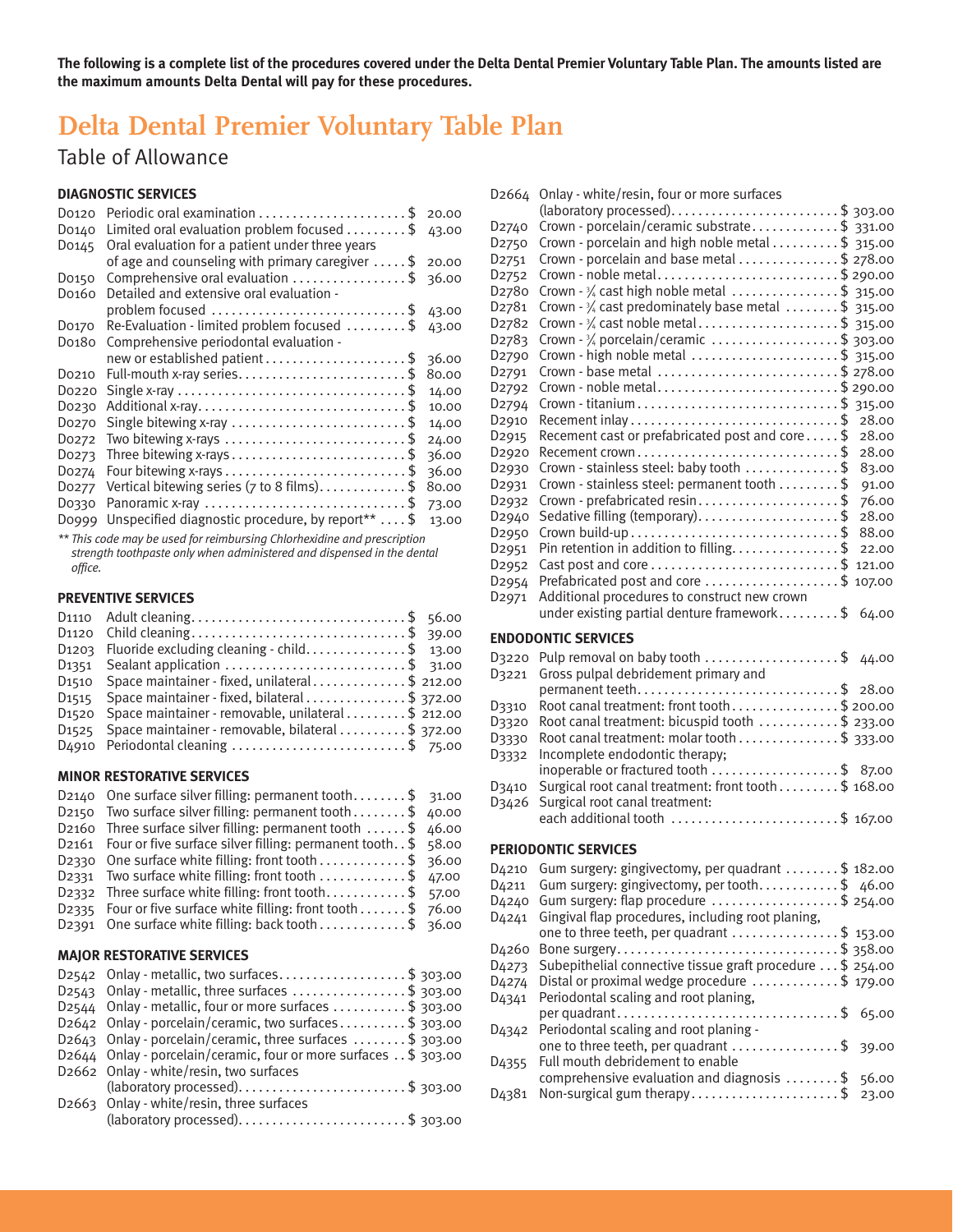## Table of Allowance (continued...)

### **REMOVABLE PROSTHODONTICS**

| D <sub>5110</sub>  | Complete denture, upper \$ 315.00                                          |
|--------------------|----------------------------------------------------------------------------|
| D <sub>5120</sub>  | Complete denture, lower\$ 315.00                                           |
| D5130              | Immediate denture, upper \$ 315.00                                         |
| D5140              | Immediate denture, lower\$ 315.00                                          |
| D <sub>5211</sub>  | Upper partial denture: resin \$ 290.00                                     |
| D <sub>5212</sub>  | Lower partial denture: resin \$ 290.00                                     |
| D <sub>5213</sub>  | Upper partial denture: metal \$ 338.00                                     |
| D <sub>5214</sub>  | Lower partial denture: metal\$ 338.00                                      |
| D <sub>5225</sub>  | Upper partial denture - flexible base                                      |
|                    | (including any clasps, rests and teeth) \$ 338.00                          |
| D <sub>5226</sub>  | Lower partial denture - flexible base                                      |
|                    | (including any clasps, rests and teeth) $\dots\dots\dots$ \$ 338.00        |
| D <sub>52</sub> 81 | Partial denture: one tooth, one side \$ 194.00                             |
| D <sub>5410</sub>  | Adjust denture: complete, upper \$<br>24.00                                |
| D <sub>5411</sub>  | Adjust denture: complete, lower \$<br>24.00                                |
| D5510              | Repair broken complete denture base \$<br>56.00                            |
| D <sub>5520</sub>  | Replace missing or broken teeth:                                           |
|                    | complete denture, per tooth\$<br>36.00                                     |
| D <sub>5610</sub>  | Base repair: partial denture $\ldots \ldots \ldots \ldots \ldots$<br>43.00 |
| D <sub>5620</sub>  | Cast framework repair \$<br>64.00                                          |
| D5630              | Repair or replace broken clasp\$<br>43.00                                  |
| D5640              | Replace partial denture tooth, per tooth \$<br>37.00                       |
| D5650              | Add tooth to existing partial denture\$<br>46.00                           |
| D <sub>5660</sub>  | Add clasp to existing partial denture\$<br>55.00                           |
| D <sub>5670</sub>  | Replace all teeth and acrylic on cast metal                                |
|                    | framework (upper) \$ 202.00                                                |
| D <sub>5671</sub>  | Replace all teeth and acrylic on cast metal                                |
|                    | $\ldots \ldots \$$ 202.00<br>framework (lower)                             |
| D5730              | Reline denture: complete, upper (chairside) \$<br>76.00                    |
| D <sub>5731</sub>  | Reline denture: complete, lower (chairside) \$<br>76.00                    |
| D <sub>574</sub> o | Reline denture: partial, upper (chairside) \$<br>76.00                     |
| D <sub>5741</sub>  | Reline denture: partial, lower (chairside) \$<br>76.00                     |
| D <sub>5750</sub>  | Reline denture: complete, upper (laboratory)\$ 116.00                      |
| D <sub>5751</sub>  | Reline denture: complete, lower (laboratory) \$ 116.00                     |
| D <sub>5760</sub>  | Reline denture: partial, upper (laboratory) \$ 107.00                      |
| D <sub>5761</sub>  | Reline denture: partial, lower (laboratory) \$ 107.00                      |

### **FIXED PROSTHODONTICS**

| D6010 | Surgical placement of implant body:                                  |
|-------|----------------------------------------------------------------------|
|       | endosteal implant \$ 315.00                                          |
| D6056 | Prefabricated abutment (includes placement) \$ 107.00                |
| D6057 | Custom abutment (includes placement) \$ 121.00                       |
| D6058 | Abutment supported porcelain/ceramic crown \$ 331.00                 |
| D6059 | Abutment supported porcelain fused to                                |
|       | metal crown (high noble) \$ 315.00                                   |
| D6061 | Abutment supported porcelain fused to                                |
|       | metal crown (noble metal) \$ 290.00                                  |
| D6065 | Implant supported porcelain/ceramic crown  \$ 331.00                 |
| D6066 | Implant supported porcelain fused to metal crown                     |
|       | (titanium, titanium alloy, high noble metal) $\dots \dots$ \$ 315.00 |
| D6067 | Implant supported metal crown                                        |
|       | (titanium, titanium alloy, high noble metal) $\dots \dots$ \$ 315.00 |
| D6094 | Abutment supported crown - (titanium) \$ 315.00                      |
| D6095 | Repair implant abutment, by report\$ 121.00                          |
| D6100 | Implant removal, by report \$ 110.00                                 |
| D6194 | Abutment supported retainer crown                                    |
|       |                                                                      |
| D6205 | Pontic - indirect resin based white\$ 283.00                         |
| D6210 | Bridge pontic: high noble metal\$ 315.00                             |
| D6211 | Bridge pontic: base metal\$ 278.00                                   |
| D6212 | Bridge pontic: noble metal \$ 290.00                                 |
| D6214 | Pontic - titanium\$ 315.00                                           |
| D6240 | Bridge pontic: porcelain with high noble metal \$ 315.00             |
| D6241 | Bridge pontic: porcelain with base metal \$ 278.00                   |

| D6242              | Bridge pontic: porcelain with noble metal \$ 290.00          |                 |
|--------------------|--------------------------------------------------------------|-----------------|
| D6545              | Retainer - cast metal for acid etch bridge \$ 121.00         |                 |
| D6611              | Onlay - cast high noble metal,                               |                 |
|                    | three or more surfaces\$ 303.00                              |                 |
| D6612              | Onlay - cast predominantly base metal,                       |                 |
|                    |                                                              |                 |
| D6613              | Onlay - cast predominantly base metal,                       |                 |
|                    |                                                              |                 |
| D6615              | Onlay - cast noble metal, three or more surfaces \$ 303.00   |                 |
| D6624              |                                                              |                 |
| D6634              | Onlay - titanium \$ 303.00                                   |                 |
| D6710              | Crown - indirect resin based white\$ 315.00                  |                 |
| D6750              | Crown - porcelain with high noble metal\$ 315.00             |                 |
| D6751              | Crown - porcelain with base metal\$ 278.00                   |                 |
| D6752              | Crown - porcelain with noble metal \$ 290.00                 |                 |
| D6780              | Crown - 3/4 cast high noble metal \$ 315.00                  |                 |
| D6781              | Crown $-3/4$ cast predominately base metal \$ 315.00         |                 |
| D6782              | Crown $-3/4$ cast noble metal\$ 315.00                       |                 |
| D6790              | Crown - cast high noble metal \$ 315.00                      |                 |
| D6791              | Crown - cast base metal \$ 278.00                            |                 |
| D6792              | Crown - cast noble metal\$ 290.00                            |                 |
| D6794              | Crown - titanium\$ 315.00                                    |                 |
| D6930              | Recement bridge \$ 36.00                                     |                 |
| D6970              | Cast post and core in addition to bridge retainer. \$ 121.00 |                 |
| D6972              | Prefabricated post and core in addition                      |                 |
|                    |                                                              |                 |
| D6973              | Core build-up for retainer, including any pins  \$ 88.00     |                 |
|                    |                                                              |                 |
|                    | ORAL AND MAXILLOFACIAL SURGERY                               |                 |
| D7111              | Coronal remnants - deciduous (baby) tooth \$                 | 19.00           |
| D7140              | Extraction, erupted tooth or exposed root                    |                 |
|                    | (elevation and/or forceps removal) \$                        | 36.00           |
|                    |                                                              |                 |
|                    |                                                              |                 |
| D7210              | Surgical tooth removal\$                                     | 73.00           |
| D7220              | Impacted tooth removal: soft tissue \$                       | 91.00           |
| D7230              | Impacted tooth removal: partially bony \$                    | 121.00          |
| D7240              | Impacted tooth removal: completely bony  \$                  | 167.00<br>61.00 |
| D <sub>7250</sub>  | Root recovery \$                                             |                 |
| D <sub>72</sub> 85 | Biopsy of hard tissue\$                                      | 147.00          |
| D7286              |                                                              | 147.00          |
| D7287              | Oral Exfoliative Cytology (brush biopsy) \$                  | 61.00           |
| D7288              | Brush biopsy - transepithelial sample collection\$           | 61.00           |
| D7310              | Bone recontouring (done with extractions)\$                  | 77.00           |
| D7311              | Alveoloplasty in conjunction with extractions -              |                 |
|                    | one to three teeth or tooth spaces, per quadrant \$77.00     |                 |
| D7320              | Bone recontouring (done without extractions) \$112.00        |                 |
| D7321              | Alveoloplasty not in conjunction with extractions -          |                 |
|                    | one to three teeth or tooth spaces, per quadrant . \$ 112.00 |                 |
| D7471              | Excision - bone tissue \$ 197.00                             |                 |
| D <sub>7472</sub>  | Removal of torus palatinus \$ 197.00                         |                 |
| D <sub>7473</sub>  | Removal of torus mandibularis\$ 197.00                       |                 |
| D <sub>7510</sub>  | Incision and drainage of abscess\$                           | 46.00           |
| D7511              | Incision and drainage of abscess - intraoral                 |                 |
|                    | soft tissue - complicated (includes drainage                 |                 |
|                    | of multiple fascial spaces) \$ 46.00                         |                 |
| D7960              | Frenulectomy (frenectomy or frenotomy) \$ 136.00             |                 |
| D7963              | Frenuloplasty \$ 136.00                                      |                 |

### **ADJUNCTIVE GENERAL SERVICES**

| D9110 Emergency treatment for the relief of pain $\dots \dots$ \$ 28.00 |  |
|-------------------------------------------------------------------------|--|
| D9220 General anesthesia: up to 30 minutes $\dots\dots\dots$ \$ 95.00   |  |
| D9221 General anesthesia: each additional 15 minutes\$ 8.00             |  |
| D9241 Intravenous sedation: up to 30 minutes\$ 95.00                    |  |
| D9242 Intravenous sedation: each additional 15 minutes . \$ 8.00        |  |